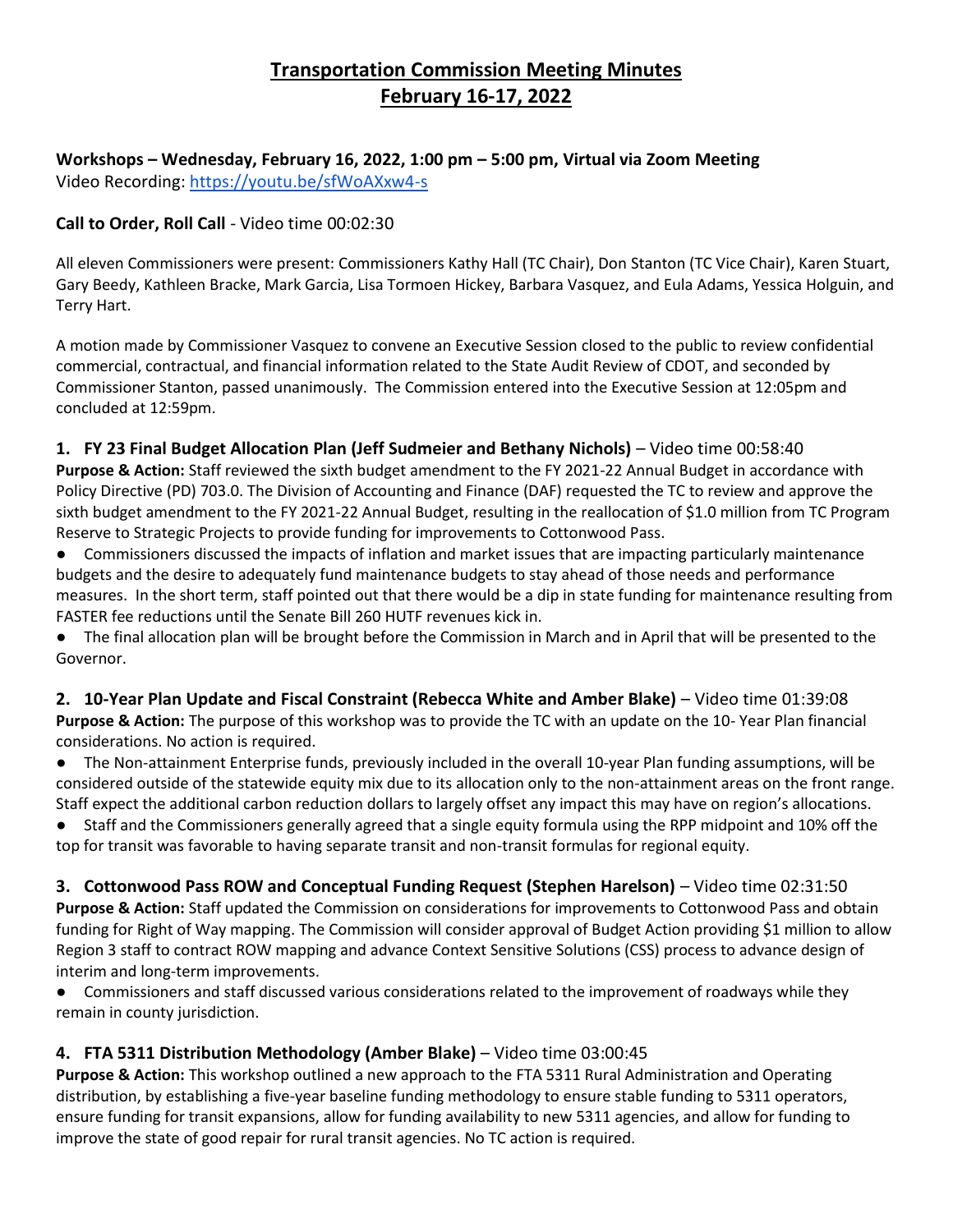● Commissioners were very supportive of eliminating the annual operating grant application process in favor of the proposed changes that include a baseline funding commitment that allows agencies to make longer-term, predictable funding plans. Commissioners will consider approval of these changes in March.

## **5. MPO Modeling Support (Rebecca White and Erik Sabina)** [–](https://youtu.be/sfWoAXxw4-s?t=3h28m37s) Video time 03:28:37

**Purpose & Action:** To approve state Multimodal Transportation and Mitigation Options Fund (MMOF) funding for Metropolitan Planning Organization (MPO) modeling support that would allow the MPOs to build up their modeling capabilities in response to the new Greenhouse Gas (GHG) planning requirements. The TC is requested to adopt by resolution the allocation of \$1 million in state MMOF funding to build MPO modeling capacity and ability to meet the requirements set by the newly adopted GHG Planning Rule.

● Commissioners were in strong support of the assistance to MPOs for their GHG modeling needs and for the evaluation of various mitigation measures and their effect on emissions.

## **6. GHG Policy Directive Status Update (Rebecca White)** [–](https://youtu.be/sfWoAXxw4-s?t=3h36m26s) Video time 03:36:26

**Purpose & Action:** To provide the TC an update on the status of the development of the Policy Directive on GHG Emissions Mitigation Measures and an update on the progress towards compliance for the Greenhouse Gas (GHG) Pollution Reduction Standard for Transportation Planning. No action is required.

● Working through the details, staff will be seeking to find the right balance of having the fundamental framework for scoring criteria in the Policy Directive while leaving some of the math that will evolve and improve over time in the related Procedural Directives. Staff will continue to work with stakeholders as the PD is developed as well as workshop the drafts with the TC and STAC.

## **Innovative Mobility Committee Meeting – Chaired by Commissioners Bracke and Vasquez**

## **7. Mobility Services Projects (Kay Kelly, Lisa Streisfeld, John Featherstone)** [–](https://youtu.be/sfWoAXxw4-s?t=4h13m23s) Video time 04:13:23

**Purpose & Action:** This workshop provided the TC an update on current and planned activities within the Mobility Services Program of the Office of Innovative Mobility. No action is required.

● Staff reviewed progress and activities in its various programs including vehicle electrification, micro-mobility, transit and other Travel Demand Management (TDM) strategies, and various research efforts. Commissioners were interested in the strategies being considered to provide equal access to alternative transportation for low-income and Disproportionately Impacted populations that likely do not have personal banking abilities or personal devices in order to use mobile apps that access and pay for services. Discussion also centered around the challenges to effecting change in the behavior of single-occupancy vehicle users to choose alternative modes.

#### **Workshop concluded at 5:05pm.**

#### **Regular Meeting - Thursday, February 17, 2022, 9:00 am to 10:30 am Video Recording:<https://youtu.be/eFSWtEZNkko>**

#### **1. Call to Order, Roll Call** – Video time 00:00:00

Ten Commissioners were present: Commissioners Kathy Hall (TC Chair), Don Stanton (TC Vice Chair), Karen Stuart, Terry Hart, Yessica Holguin, Kathleen Bracke, Mark Garcia, Lisa Tormoen Hickey, Eula Adams, and Barbara Vasquez. Commissioner Gary Beedy was excused.

#### **2. Public Comments** – Video time 00:00:08

Provided to the Commission in writing prior to the meeting:

● Danny Katz, Executive Director of the Colorado Public Interest Research Group (COPIRG) commented on the need to increase the number of transit projects in the planning process update, improve modeling, and embrace bus rapid transit (BRT) plans, transit and multimodal improvements on urban arterials.

● Marie Venner submitted a written comment on the greenhouse gas (GHG) rule, Sarah Marin submitted public comment on 1/21/22 regarding a grant application, which CDOT does not take a position. Michael Wick submitted a comment on a road diet on US 50 in Delta County. Philip Demosthenes submitted two written comments, one on public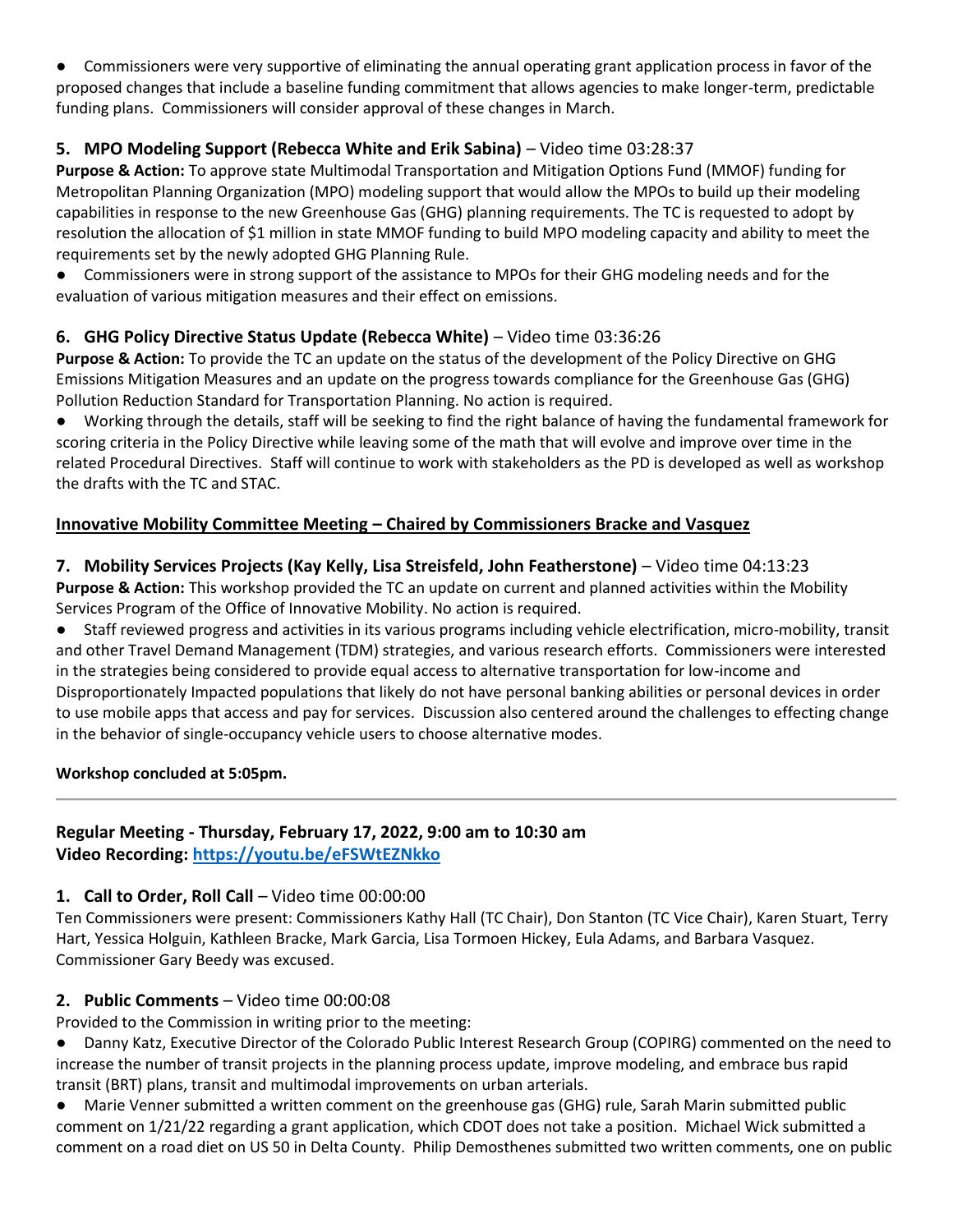comments should be permissible and one on the topic of safety needing to be given more attention. All written comments were submitted into the record.

## **3. Comments of the Chair and Individual Commissioners** – Video time 00:07:18

● Commissioners commented and thanked CDOT for all their work on various efforts including GHG mitigations, the newly created Nonattainment Enterprise, transportation demand management (TDM), the 10-year plan update, and keeping the roads open through the snowy months. Commissioners also called attention to the need to do more to tackle safety and encourage behavior changes, expand broadband.

● Commissioner Garcia requested a work session item on CDOT's role in supporting broadband expansion.

## **4. Executive Director's Management Report (Shoshana Lew)** – Video link: 00:35:30

- Commented on what an amazing job the maintenance team has done at keeping roads safe through the storms.
- Called attention to a report on 2021 accomplishments and what to focus on going forward and how it supports the success of the 10-year plan particularly with regard to helping us pave a record number of miles.
- Thanked the CDOT Office of Innovative Mobility (OIM) team for all of their work on TDM and for putting on a great event last Friday

## **5. Chief Engineer's Report (Steve Harelson)** – [Video t](https://www.youtube.com/watch?v=eFSWtEZNkko)ime: 00:41:00

- Noted the retirement of Paul Neeman after 28 years of remarkable service.
- Bidding and inflation pressures: Looked at bidding records and estimates were 6% high, and 28 were outside award criteria, but within historic tolerances for last year. This year, 7 out of 11 bids this year have been within normal amounts, and four were extremely high, but they were all for difficult projects.
- National Highway Transportation Safety Administration (NHTSA) study showed that Utah's law lowering the threshold for driving under the influence (DUIs) to .05% blood-alcohol-content (BAC) has coincided with lower fatal and serious bodily injury (SBI) crash rates by 5%.
- Called attention to car manufacturers role in safety, commenting on horsepower in engines becoming increasingly powerful which may be contributing to the speeding issues, which may impact design needs.

## **6. Colorado Transportation Investment Office (CTIO) Director's Report (Nick Farber)** – Video time 00:50:04

- The Colorado Transportation Investment Office (CTIO) Board, formerly known as the HPTE Board, at their last meeting: the Board approved 5-year extension with the E470 highway authority on the tolling services agreement from 6/30/23 to 6/30/28 with 2 years to negotiate wind down provisions. Board also approved a phase 2 scope of work with a California emerging technology tolling company.
- I-70 Mountain Express lane pilot: Testing new technology to enable enforcement of toll violations including the ability to identify weaving, license plate tampering, and oversized vehicles. Karen Stuart commented on what an exciting pilot this is.
- Phase 2 submission of ROADIS unsolicited proposal is due on March 15th.

#### **7. Federal Highway Administration (FHWA) Colorado Division Administrator's Report (John Cater)** – Video time 00:56:38

● Planning Certification review: Congratulated the Pikes Peak Area Council of Governments (PPACG) on their excellent Planning Certification review, which looks at the effectiveness of the planning process in Metropolitan Planning Organizations (MPOs).

- The new FHWA Deputy Program Manager, Andy Wilson, will be starting in March.
- **8. Statewide Transportation Advisory Committee (STAC) Report (STAC Chair, Vince Rogalski)**  Video time 01:00:05

Vince summarized STAC discussions on new state and federal legislation, the GHG mitigation measures, EV conversion, the 10-year plan, and transportation funding.

● He called attention to STAC's position that the Nonattainment Enterprise funds should not be included in the equity formula for the 10-year plan update.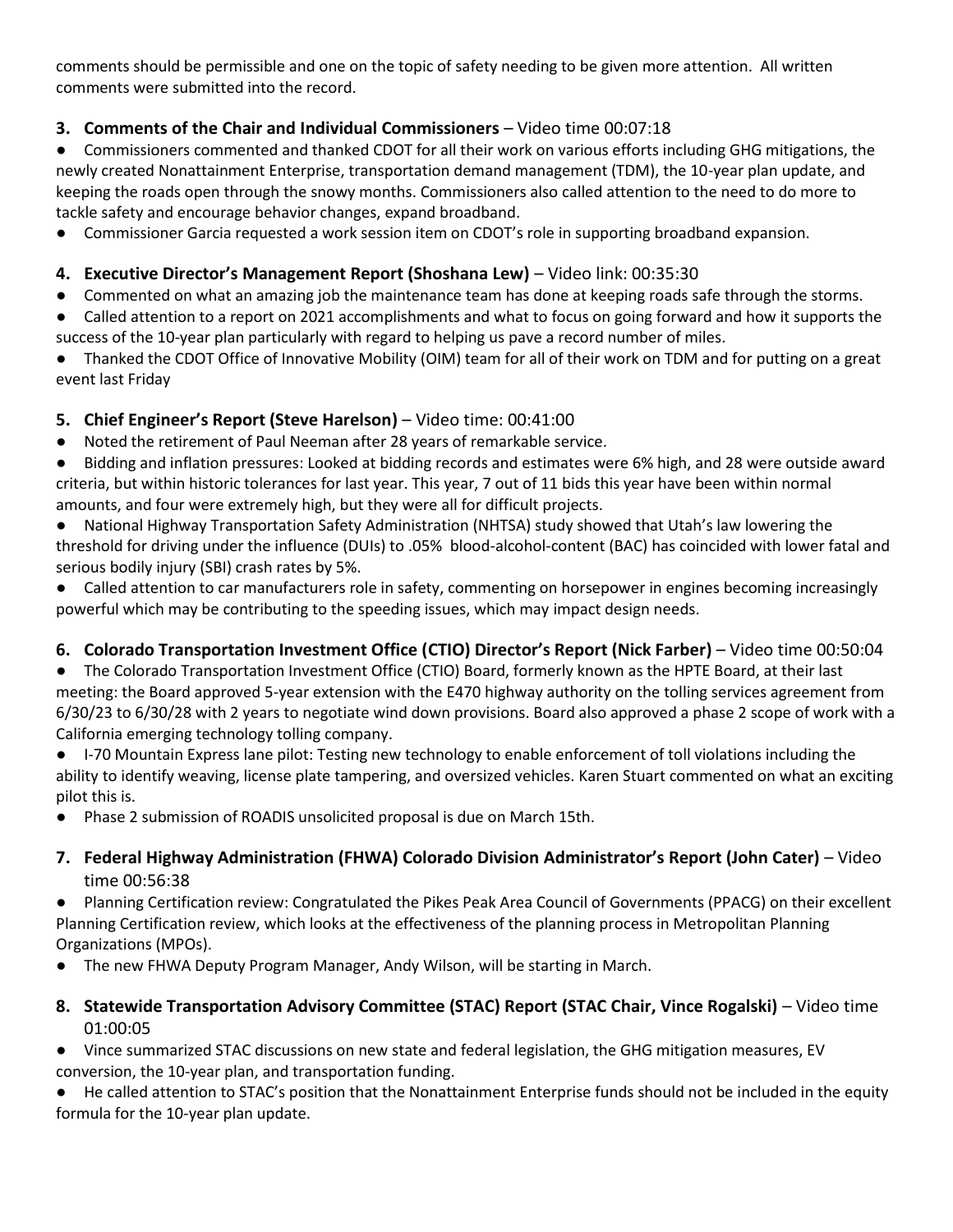#### **9. Legislative Update, Office of Policy and Government Relations (Andy Karsian)** - Video time 01:08:02

● Bike safety bill passed out of committee, so will be following that, and continuing to testify regarding CDOT's concerns on the bill.

- Senator Scott Bill: testified against SB22- 96 on the budget reporting process, so that bill died, and then bill seeking oversight on dispute resolution also died in committee
- HB22-1080 elections for speed enforcement technology (cameras): CDOT testified against the bill on request of the Governor's office.
- Upcoming bills: Continue to monitor the bill seeking to amend out the Division of Aeronautics, the worker's compensation bill and some air quality bills.
- Chair Hall commented that she did a lot to try to defeat the bills that Senator Scott introduced.

#### **10. Consent Agenda** – Video time 01:12:54

- A Motion by Commissioner Hart to approve without changes, seconded by Commissioner Stanton, passed unanimously.
- Proposed Resolution #1: Approve the Regular Meeting Minutes of January 20, 2022 (Herman Stockinger)
- Proposed Resolution #2: IGA Approval >\$750,000 (Steve Harelson)

## **11. Resolution #3: 8th Budget Supplement of FY 2022 (Jeff Sudmeier)** – Video time 01:14:19

- A Motion by Commissioner Stanton to approve and seconded by Commissioner Holguin passed unanimously.
- Commissioner Vasquez asked if the \$1M will be subject to a claim against emergency funds to avoid a permanent hit to the budget. Chief Engineer Harelson responded that they have used indirect costs estimated at \$5M in net present value, and they will work to capture some emergency funds to do cover those costs.
- Commissioner Vasquez asked who will retain control of the road. Chief Engineer Harelson responded that counties are insisting that it remain a county road, so CDOT intends to help the locals construct it as a local agency project through resiliency grants in the new Infrastructure bill, but that it will remain a local project.

#### **12. Resolution #4: 6th Budget Supplement (Jeff Sudmeier)** – Video time 01:19:56

A Motion by Commissioner Vasquez to approve and seconded by Commissioner Garcia passed unanimously.

#### **13. Resolution #5: MPO Modeling Support (Rebecca White and Erik Sabina)** – Video time 01:22:51

● A Motion Commissioner Vasquez to approve and seconded by Commissioner Bracke passed unanimously.

#### **14. Recognitions:** none

- **15. Other Matters:** none
- **Meeting Adjourned: 10:26AM**

#### **USDOT Presentation on National Roadway Safety Strategy** – Video link: 01:44:09

#### **TC Ad Hoc Agency Coordination Committee – Thursday, February 3, 2022, 10-11 a.m., Wednesday, February 23, 1-2 p.m.**

On May 20, 2021, the TC Chair established a TC Ad Hoc Committee to study and discuss how to amend the TC planning rules to incorporate pollution reduction standards as required by recently passed legislation. On February 3, 2022 and February 23, 2022, Committee members Commissioner Hickey, Commissioner Stuart, and Commissioner Vasquez met with counsel from the Attorney General's Office and CDOT staff to discuss next steps that are needed in connection the Transportation Commission Planning Rules that were amended in December 2021 to include pollution mitigation measures including the drafting of policy and procedural directives outlining allowable mitigation measures.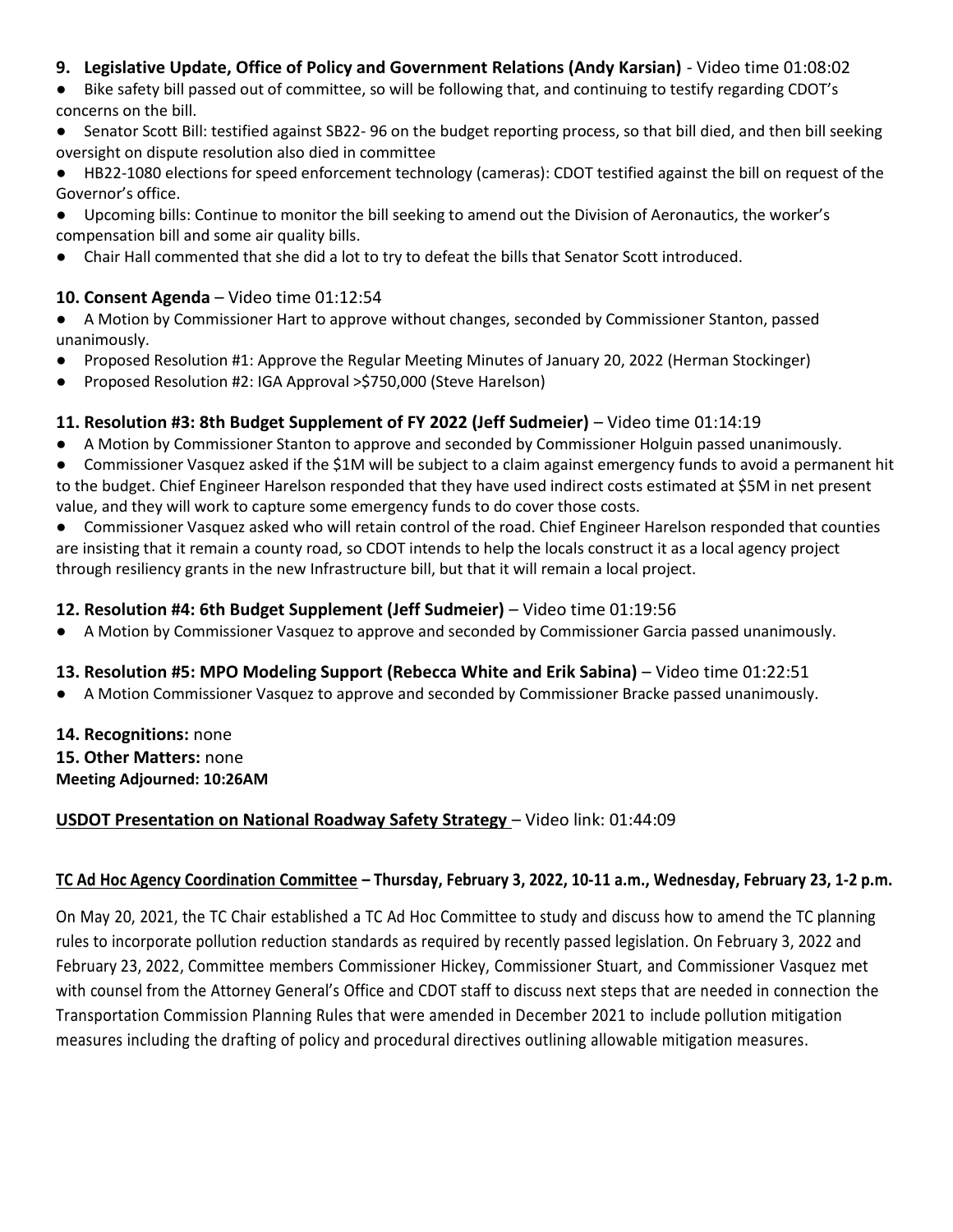

# **COLORADO**

**Department of Transportation** 

Office of the Chief Engineer

Engineering Contracts 2829 W. Howard Place, Ste. 339 Denver, CO 80204-2305

**Memorandum \_\_\_\_\_\_\_\_\_\_\_\_\_\_\_\_\_\_\_\_\_\_\_\_\_\_\_\_\_\_\_\_\_\_\_\_\_\_\_\_\_\_\_\_\_\_\_\_\_\_\_\_\_\_\_\_\_\_\_\_\_\_\_\_**

**TO: Transportation Commission**

**FROM: Marci Gray & Lauren Cabot**

**DATE: March 3, 2022**

## **SUBJECT: Intergovernmental Agreements over \$750,000.00**

Purpose Compliance with CRS §43-1-110(4) which requires intergovernmental agreements involving more than \$750,000 must have approval of the Commission to become effective. In order stay in compliance with Colorado laws, approval is being sought for all intergovernmental agencies agreements over \$750,000 going forward.

Action CDOT seeks Commission approval for all IGAs contracts identified in the attached IGA Approved Projects List each of which are greater than \$750,000. CDOT seeks to have this approval extend to all contributing agencies, all contracts, amendments and option letters that stem from the original project except where there are substantial changes to the project and/or funding of the project.

Background CRS §43-1-110(4) was enacted in 1991 giving the Chief Engineer the authority to negotiate with local governmental entities for intergovernmental agreements conditional on agreements over \$750,000 are only effective with the approval of the commission.

Most contracts entered into with intergovernmental agencies involve pass through funds from the federal government often with matching local funds and infrequently state money. Currently, CDOT seeks to comply with the Colorado Revised Statutes and develop a process to streamline the process.

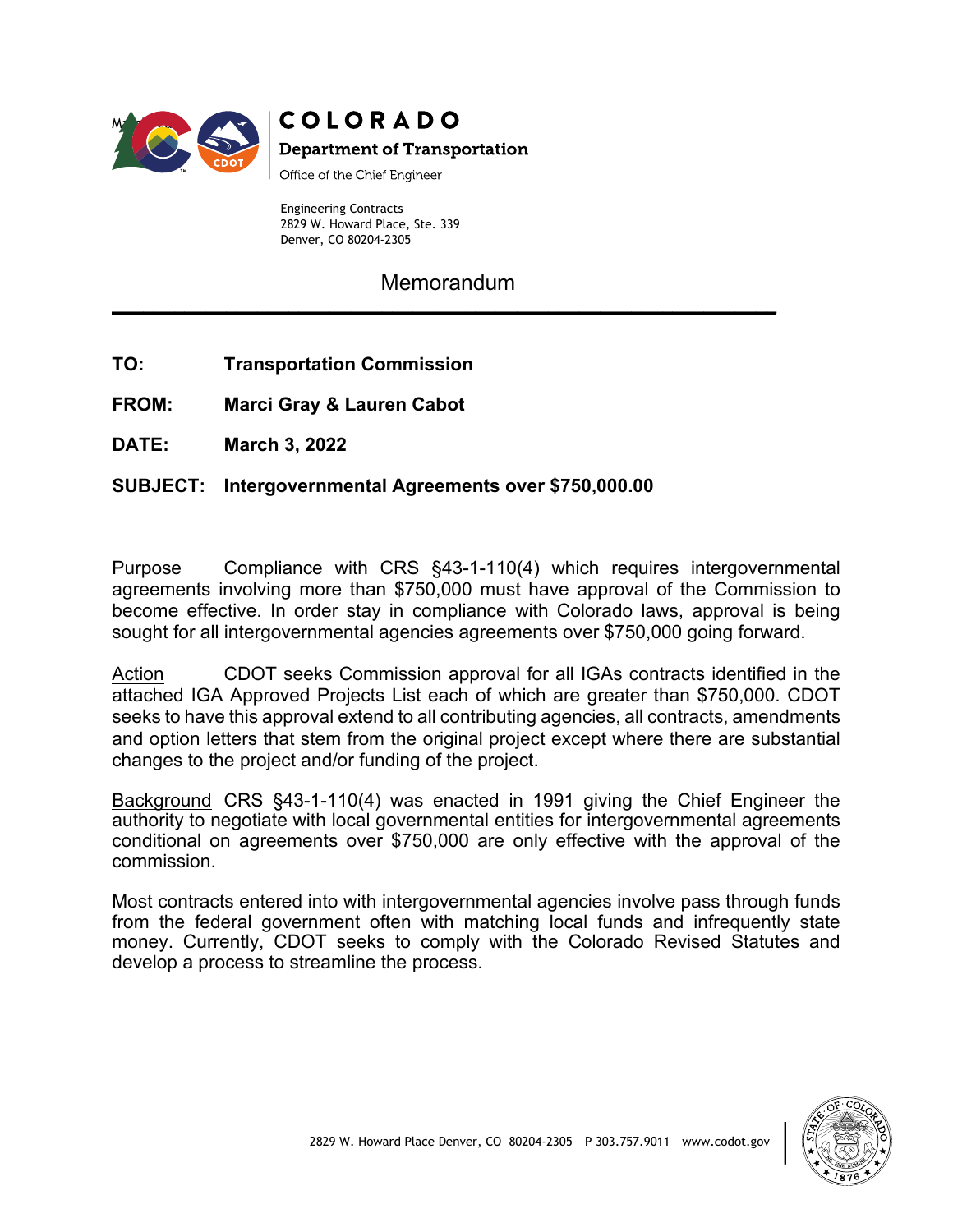Next Steps Commision approval of the projects identified on the IGA Project List including all documents necessary to further these projects except where there are substanial changes to the project and/or funding which will need reapproval. Additionally, CDOT will present to the Commission on the Consent Agenda every month listing all of the known projects identifying the region, owner of the project, project number, total cost of the project, including a breakdown of the funding source and a brief description of the project for their approval. CDOT will also present any IGA Contracts which have already been executed if there has been any substantial changes to the project and/or funding.

Attachments IGA Approved Project List

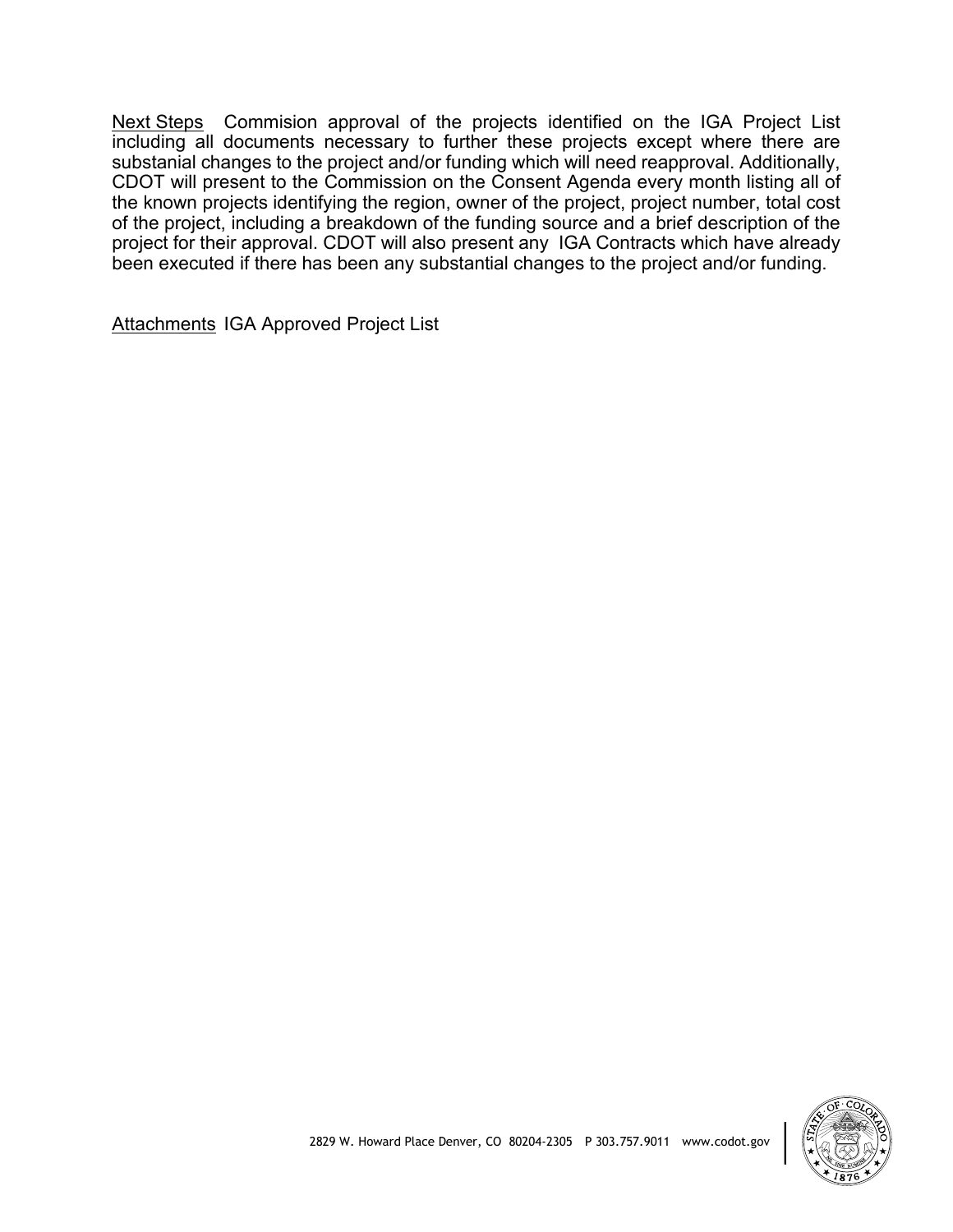

#### **MEMORANDUM**

#### **TO: THE TRANSPORTATION COMMISSION FROM: STEPHEN HARELSON, P.E. CHIEF ENGINEER DATE: MARCH 3, 2022 SUBJECT: FORMER KIT CARSON MAINTENANCE SITE**

#### **Purpose**

CDOT Region 4 is proposing to dispose of the former Kit Carson Maintentnce site which is approximately 19,500 square feet (0.448 acres). The Property is no longer needed for CDOT Purposes. The property will be conveyed at fair market value in accordance with (C.R.S) 43-1-210(5).

#### **Action**

CDOT Region 4 is requesting a resolution approving the disposal of the former Kit Carson Maintenance site which is approximately 19,500 square feet (0.448 acres) that is no longer needed for transportation or maintenance purposes.

#### **Background**

The parcel was originally acquired in 1954 for use as a maintenance site. The site contains an F rated maintenance building that was constructed in 1970. A new maintenance building was constructed on another CDOT owned property in Kit Carson in 2017. After CDOT moved from its maintenance functions to the new site, the old site was leased to a contractor who was completing a highway project for CDOT. The project is now complete, and the contractor has vacated the property. CDOT does not have a need to maintain ownership of this property.

#### **Next Steps**

Upon approval of the Transportation Commission, CDOT will convey the parcel in accordance with C.R.S. 43-1- 210(5). CDOT will execute a quitclaim deed to convey the subject property in exchange for fair market value. The deed will be recorded in the office of the Cheyenne County Clerk and Recorder. Funds from the disposal shall be disbursed in accordance with Section 7.2.15 of the CDOT Right of Way Manual.

2829 West Howard Place 5th Floor, Denver, CO 80204

#### **Attachments**

Exhibits Depicting the Disposal Property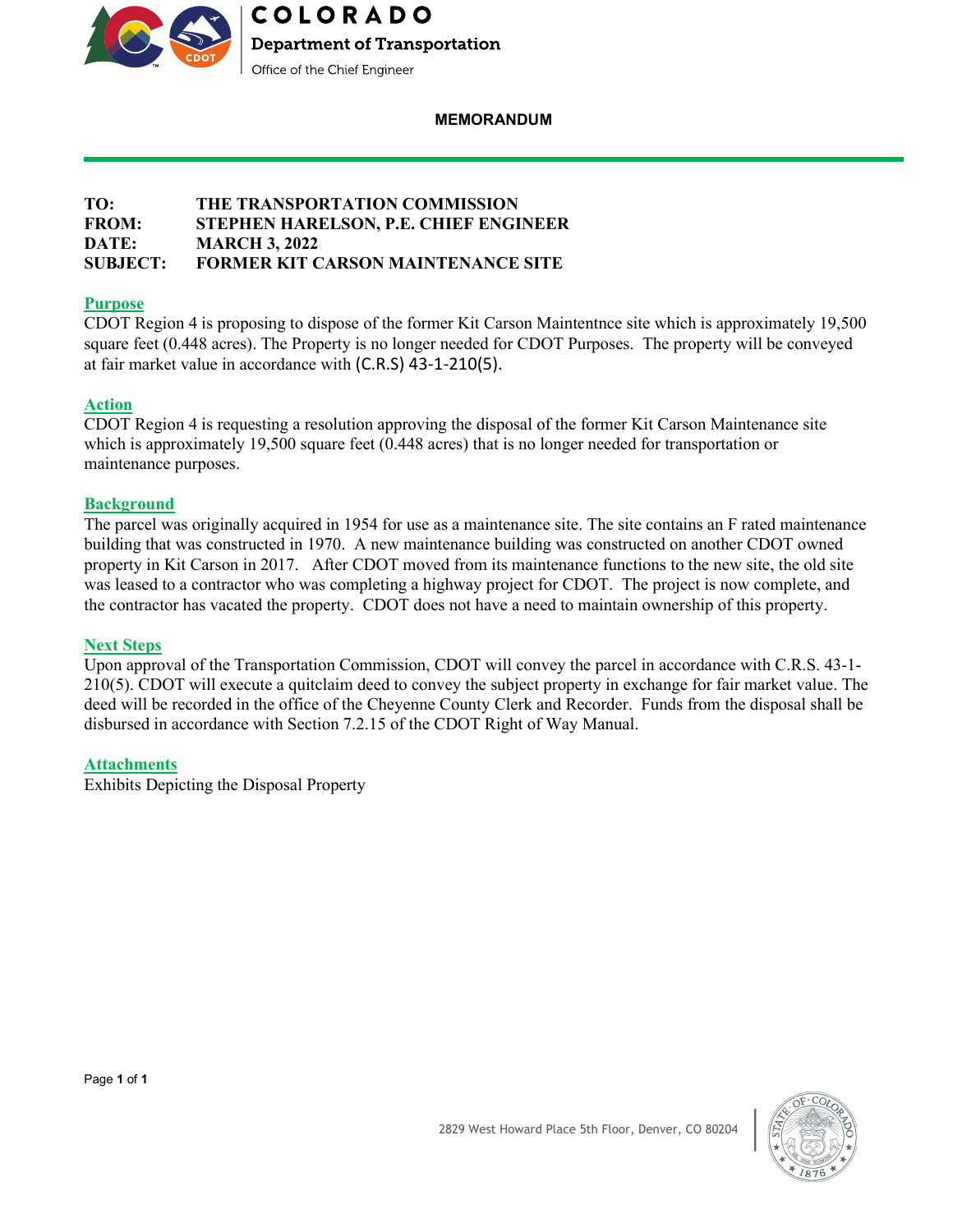## **Former Kit Carson Maintenance Site Legal Description and Exhibit**

Legal description of the Kit Carson property: The property is legally described in the records of Cheyenne County as Lots 13 through 18, Block 15, Original Town, Kit Carson, Colorado.

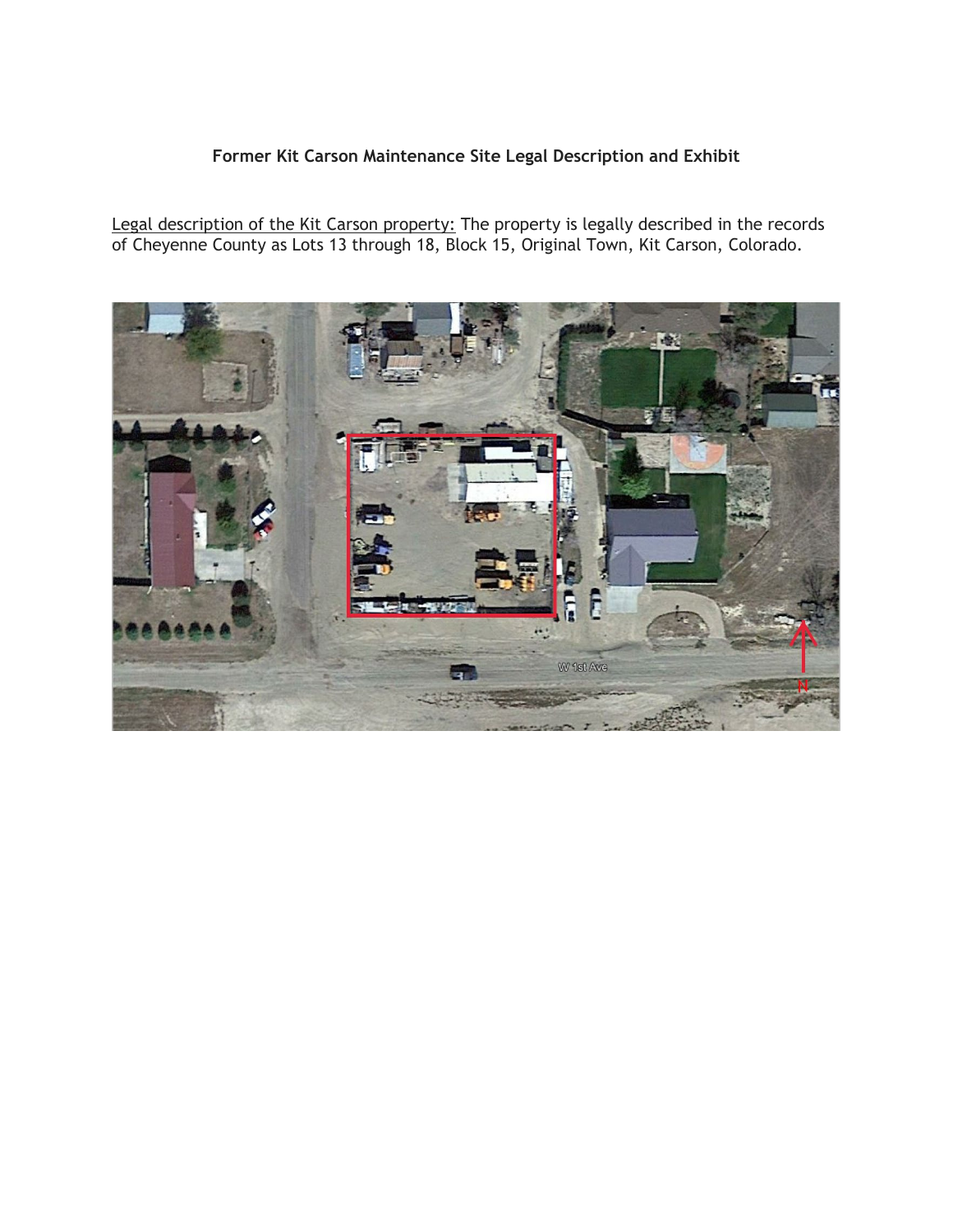

**DATE:** March 17, 2022

**TO:** Transportation Commission **FROM:** Amber Blake, Director - Division of Transit and Rail Qing Lin, Programming Unit Manager, Division of Transit and Rail Peter Hadley, Transit and Rail Planner, Division of Transit and Rail Nate Vander Broek, Bicycle Pedestrian Manager, Division of Transportation Development

**RE:** FTA 5311 Rural Administration and Operating Baseline Funding Methodology for FY 2023-2028

#### Purpose

Request to approve a new approach to the FTA 5311 Rural Administration and Operating distribution, by establishing a five-year baseline funding methodology to ensure stable funding to 5311 operators, ensure funding for transit expansions, allow for funding availability to new 5311 agencies, and allow for funding to improve the state of good repair for rural transit agencies. This item was presented to the Transportation Commission at the February 16, 2022 Workshop.

#### Action

Seeking Transportation Commission (TC) approval of a Baseline Admin and Operating Methodology for the distribution for FTA 531 2023-2028.

#### **Background**

- In 2016, The Division of Transit and Rail (DTR) began a two-year effort to create a 5311 operating assistance redistribution formula methodology with the Transit and Rail Advisory Committee (TRAC) and a newly formed 5311 methodology subcommittee of TRAC.
- In 2017, DTR and the TRAC subcommittee reached consensus on a new distribution methodology.
- On 4/20/2017, TC approved the methodology, based on agency size and equity considerations, for 2018 5311 operating funds distribution.
- On 3/3/2018, TC approved a 5-year transition plan which covers 2019 to 2023 based on the formula methodology. The transition plan allowed local agencies to adjust to the increase or decrease in funding level through a six-year period (1+5 years, 2018 to 2023).
- DTR has implemented the approved distribution formula to Colorado 5311 transit operators over the last 5 year.
- The only major issue reported on the new methodology was a protest from the City of Durango due to the formula creating a 54% funding cut, which resulted in a significant reduction in service.
- Over the past years, 6 new agencies have applied and were awarded FTA 5311 operating funds.

#### Details

- DTR is in the process of preparing for the 2023 Call for projects which is expected to be released in May 2022.
- The purpose of the baseline funding methodology is to ensure a base level of funding to existing 5311 transit agencies, to allow funding for strategic transit service enhancements, and to allow available funding for new agencies to enter the 5311 program.
- In developing this recommendation, DTR Staff interviewed 5311 operators who anticipated a significant increase or decrease in funding in 2023 based on the original formula.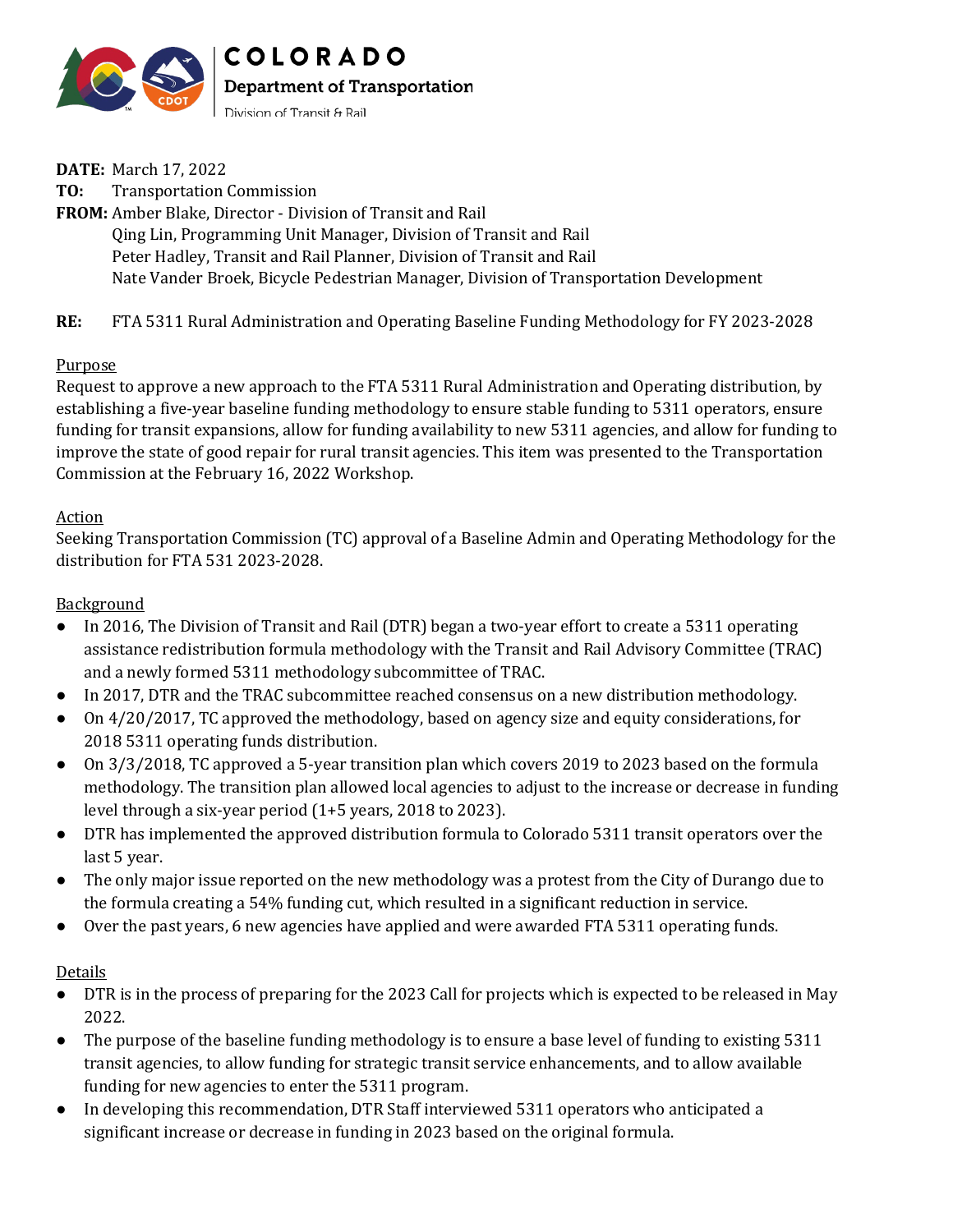- Staff conducted a 5-year fiscal analysis to ensure baseline funding levels could be met. The 5-year financial analysis included the following assumptions:
	- o 20% increase on 2022 5311 apportionment and 2% annual increases for the following years. (Awaiting FTA apportionment)
	- o Roll forward \$6 million State Admin funds from CARES Act for the next 5 years, \$1.2 million each year.
	- $\circ$  Retain \$7 million from 2022 5311 funds for the next 5 years' capital needs, distributing \$1.4 million each year.
- Staff presented this recommendation to TRAC on January 14th. TRAC unanimously supported the baseline funding methodology.

## Recommendation

- DTR staff proposes and recommends a formula modification to 5311 annual distributions to establish a baseline funding methodology for the next five years (2023-2028):
	- o Agencies expecting an award increase will receive the full anticipated amount per the original formula.
	- $\circ$  Agencies expecting an award decrease will remain at 2022 funding levels per the original formula.
	- $\circ$  Total operating and admin awards to existing transit agencies will result in an 8% increase over 2022 (Year 5) formula funding levels. **Attachment 1**
	- $\circ$  Over the next 5 years a 2% annual increase will be applied to operating allocations/baseline funding levels.
- DTR Staff will begin evaluating this scenario and the baseline funding levels in 2024, to ensure the 5311 methodology is meeting the goals of ensuring baseline funding, funding strategic transit expansion, and allowing funding for new 5311 transit operators.
- 2024-2027 DTR Staff will work with transit agencies to evaluate the effectiveness of the baseline funding levels and any necessary changes to the methodology.
- DTR Staff will bring any necessary changes to the methodology to the Transportation Commission for years 2028-2032 in 2027.

## Benefits

- The proposed methodology and five-year financial plan provide sustainable funding levels to maintain this scenario over the next five years, moreover, this scenario also provides available funds necessary to fund new agencies, expand existing services and to meet a state of good repair.
- The establishment of baseline funding will streamline the annual call for projects. Existing 5311 agencies will not be required to submit a full application. Instead, 5311 agencies will only need to update agency information and certify the services and programs they provide with 5311 funding.
- This new process will streamline the award and contracting process and allow resources to focus on new agencies or existing agencies seeking expansion.

## Next Steps

- Release the 2023 Call for Projects in late May 2022.
- Execute 5311 Admin and Operating contracts prior to January 1, 2023.